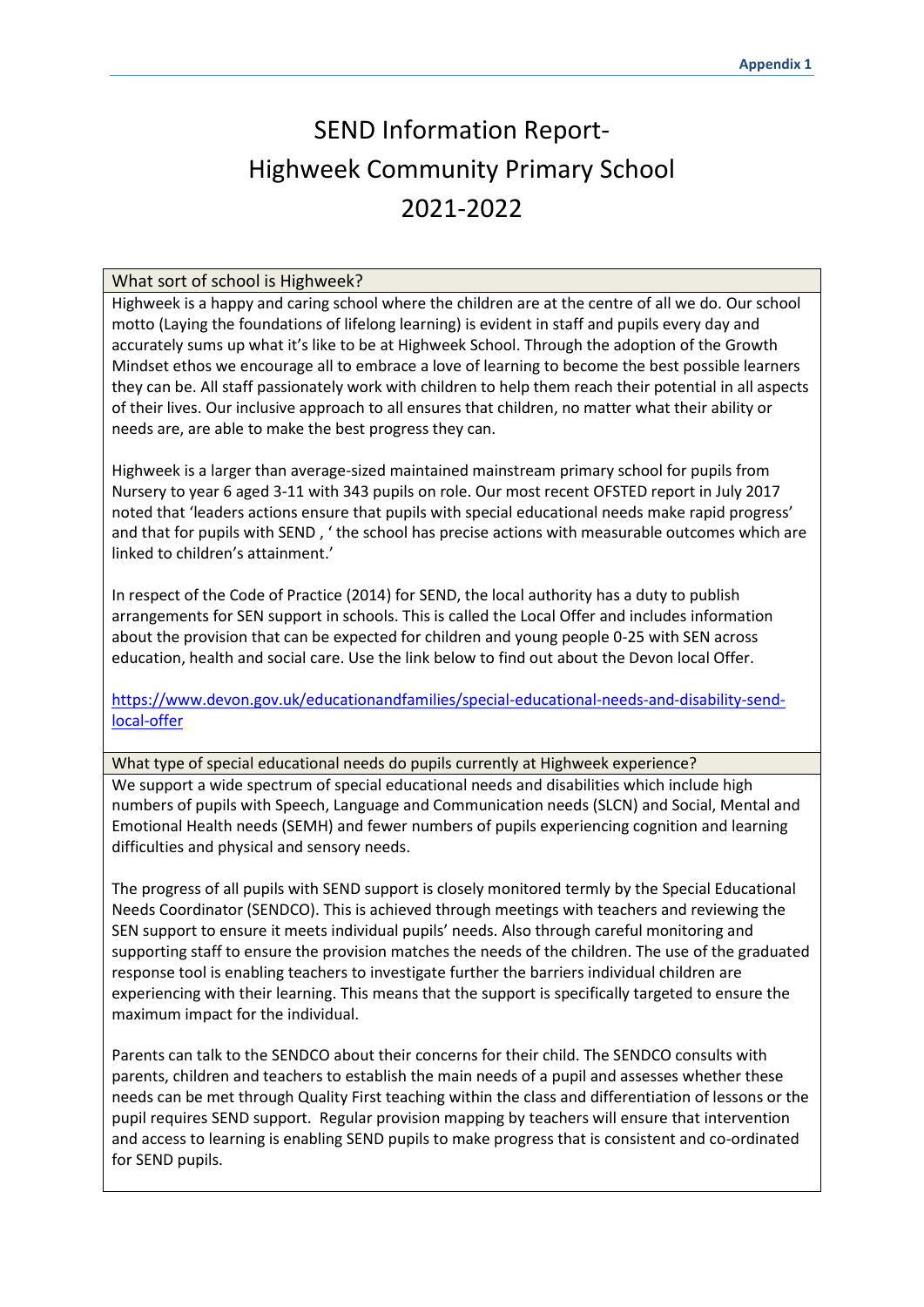How does the school know if children/young people need extra help?

The SEND team (class teachers, school SENDCO, safeguarding officer and Early Years Support Worker) are responsible for identifying pupils who need SEN support. Information is gathered through processes in place to raise concerns in a number of ways which include:

- Lack of progress in curriculum areas through termly teacher assessments and analysis of data
- Listening to and following up on parental concerns
- Following up on concerns raised by teacher and learning support assistants regarding individual pupils
- Information gathering through observations, assessments, transition meetings and nursery plus reports
- Reports from outside agencies including medical letters, occupational therapy reports and speech and language reports.

Assessments used to identify learning difficulties include:

- Half termly teacher assessments
- Phonics screening assessments in year 1 and year 2
- Reading age assessment
- Reading Comprehension assessment Accelerated Reader
- Read Write Inc termly assessments
- Phonology assessment
- Testbase arithmetic assessments
- Assessment by Educational Psychologist
- Speech and Language assessment
- Language Link assessment
- Occupational therapy assessment
- Assessment of social and emotional needs
- Graduated Response Document

We also work closely with the local School Nurse Hub who support with arranging hearing checks when parents or teachers are concerned about this. If it has been noted that a child may need some support from the health service in addition to the School Nurse there is the SPA (Single Point of Access) available through Children and Family Health Devon

<https://childrenandfamilyhealthdevon.nhs.uk/specialist-school-nurses/> This is a service that both the school and families are able to refer into.

We use a number of outside agencies to advise us on meeting pupils' needs including:

- Educational Psychology Service
- Behaviour (SEMH) Support Service
- Speech and Language Therapy
- Occupational Therapy
- Physiotherapy
- Neuro-Developmental Support
- Community Nursing Team
- Communication & Interaction Team
- Dyslexia Outreach Support
- Child and Adolescent Mental Health Services (CAMHS)
- Devon Integrated Support Service (DISS)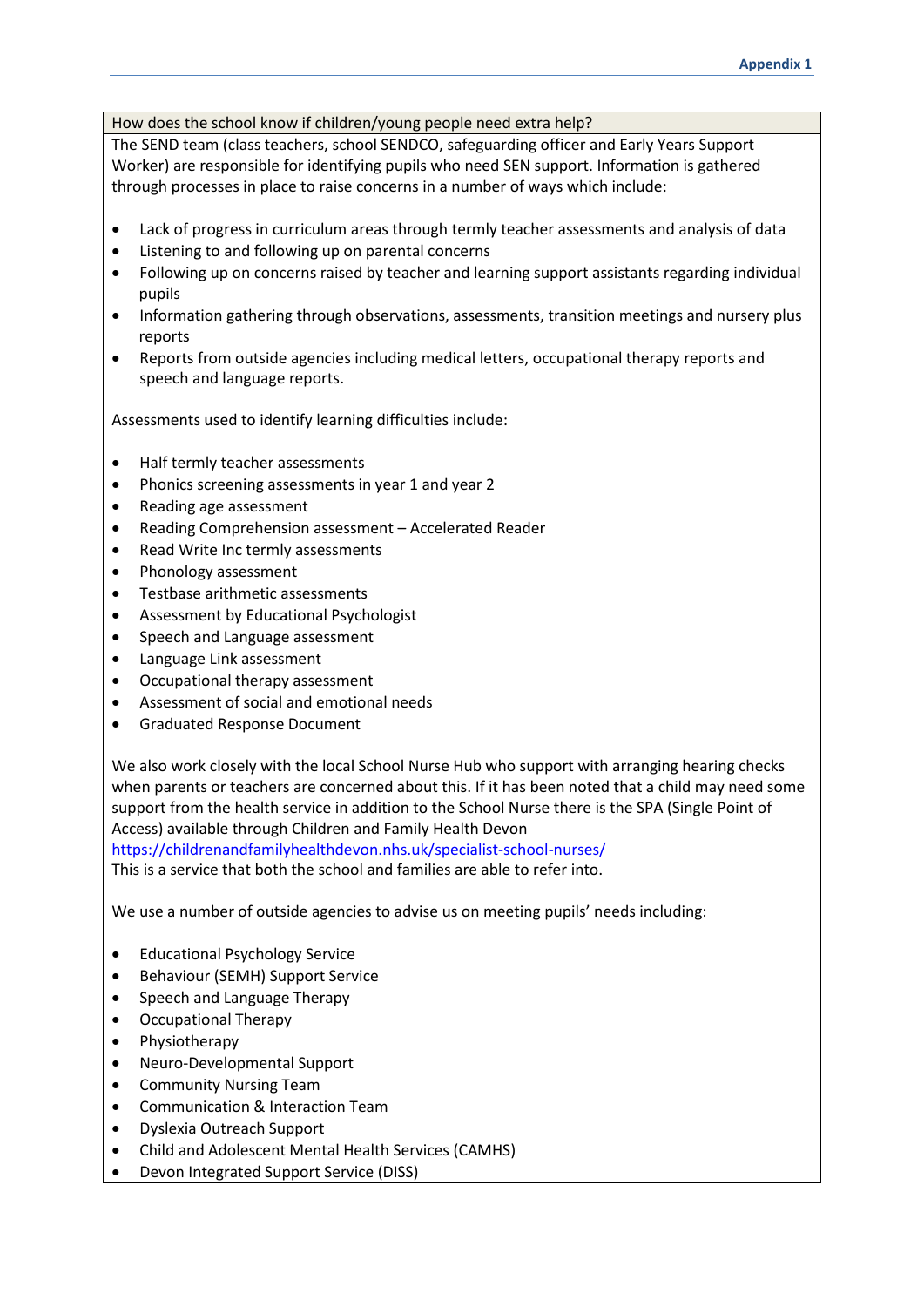- Early Help
- SEND ICT team
- Inclusion Team

What should I do if I think my child may need extra help at school?

If you believe your child needs extra help and would like to discuss this with school you can speak to your child's class teacher in the first instance. Teachers are happy to speak to parents at the beginning or the end of the day but you may want to arrange a longer meeting after school. You may wish to discuss your concerns with the school SENDCO who can be contacted on 01626 216300 or by email admin@highweekprimary.co.uk and would be happy to discuss your child's needs and suggest next steps.

How will the school and I know how my child is doing?

If your child has SEN support, his/her progress will be reviewed with the class teacher at school every term. The academic progress in core subjects as well as individual targets set on Provision Maps will be reviewed on a regular basis. Any concerns that are raised due to children not making expected progress will result in conversations with staff about barriers to learning. If further investigation is required, then the graduated response document will be used. If required, an individual provision map will be created by the class teacher with support from SENDCO.

Parents can also contact the SENDCO if they are concerned about their child's progress and arrange a meeting if appropriate.

If your child's needs are more complex and a multi-agency approach is needed, the school may start a Right for Children process for your child with your full involvement from the beginning. Desired outcomes are agreed and recorded on a Right for Children assessment form and progress towards agreed outcomes will then be reviewed through Team Around the Family (TAF) meetings.

Those children with Education, Health Care Plans (EHCP) will also have their child's progress reviewed through a statutory annual review meeting every year. During the meeting, plans are made and targets are reviewed and amended if necessary. The targets that are set when an EHCP is issued will take the children to the end of their current key stage. This will also include discussions about transition to secondary schools during the year 5 annual reviews.

## What sort of extra support might my child have?

At Highweek, we believe the best support is delivered as inclusively as possible where the individual's needs are able to be met within the mainstream classroom. This will be achieved through accessing high quality teaching as well as precision teaching to meet need. The universal provision for all children with the addition of a personalised curriculum to meet an individual's needs. This may include access to social and emotional support from staff in our Pastoral hub. Highweek works closely with the Educational Psychology service, and all other agencies involved, to meet the individual needs of children through reasonable adjustments to the curriculum and the daily routines of the school. This is planned individually and may include providing extra adult support at key times, small group interventions outside the classroom and/or alternative arrangements including language and emotional development groups in EYFS; Developing Language groups in Key Stage 1; Precision Teaching of spelling, key vocabulary, number bonds; preview provision and working with a sports coach with a focus on developing good mental health and strategies to support regulation.

Individual emotional and social difficulties are supported through a whole school nurture approach. We can also offer children additional support from staff in our pastoral hub, as well as from the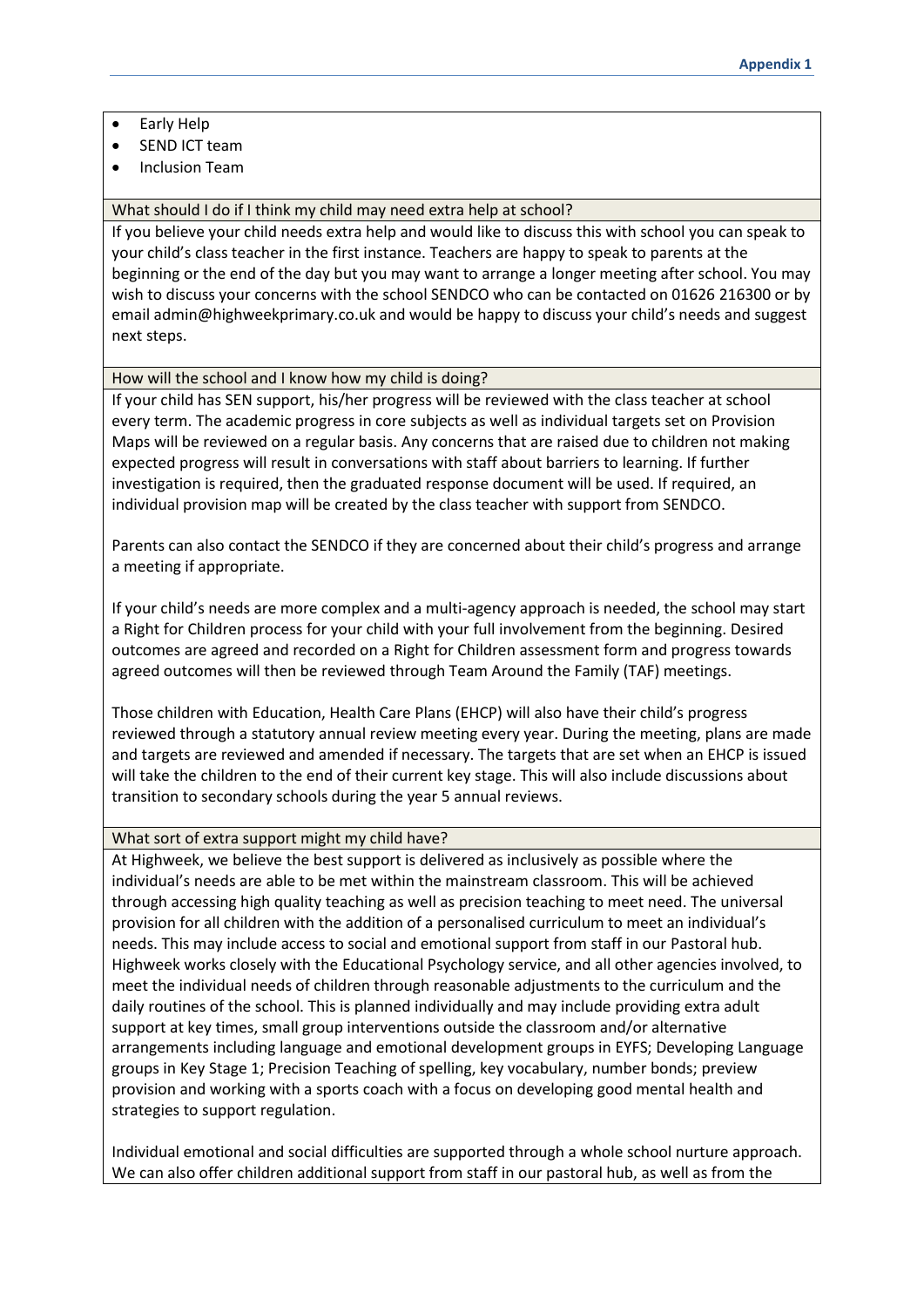school's Family Support Worker with signposting discussions with children and parents.

School staff undergo regular training in varying areas of special needs to ensure classrooms are inclusive and staff are up to date with new initiatives and aware of strategies to support varying needs.

## How will my child be included in school activities?

All children with SEND are part of their mainstream classrooms and have access to assemblies, school performances, school visits, extra-curricular activities and residential trips. In order to ensure all children's health and safety, risk assessments have to be completed for all off-site visits and any individual requirements will be discussed with parents. School staff will discuss and agree with parents how their child can be included whilst taking account of their individual needs. Children with SEND are fully involved and valued at Highweek and take on a range of responsibilities which in key stage 2 include Play Leaders at lunchtimes, Pupil Advocates in Year 6 and Peer Mediators in Key Stage 2.

What support will there be for my child's overall well-being?

Children with SEND can access a range of provision which supports their overall well-being. We offer an alternative lunch provision for those who require it. The class provision maps include a number of interventions to support social and communication skills. Children with SEND are fully involved and valued at Highweek and take on a range of responsibilities which in key stage 2 include helping Key stage 1 children at lunchtimes, being a Key stage 2 Play Leader; Pupil Advocate and/or a Peer Mediator.

Children with medical needs have their medical needs met through individual health care plans and staff will follow the procedures which are detailed in our Policy for supporting pupils with medical conditions and for the administration of medicine. Some children with SEND are recommended regular physiotherapy exercises at school and 1:1 exercise sessions are arranged on an individual basis as required.

Children with sensory needs may have planned sensory breaks as recommended by Occupational Therapists and this is included in their daily provision.

Children with SEND who need additional personal care have their needs met through a personal intimate care plan which is devised with full parental involvement.

Behaviour care plans are completed in order to support children with behavioural difficulties so that they have a positive time at school and to avoid exclusions. When a child is at risk of exclusion due to challenging and dangerous behaviour, the SENDCO will arrange a meeting to complete an individual behaviour care plan with parents, class teacher and other key adults of the child. The plan is shared with all key adults and reviewed and updated regularly to support the individual child.

Who supports children with SEN and disabilities at Highweek?

All staff at Highweek support children with SEND but the following may be particularly involved in supporting your child:

*Special Educational Needs Co-ordinator (SENDCO): Dawn Matthews Family Support Worker: Jacky Dawes/Eline Walker Governor with responsibility for SEN: Christine Candlish Educational psychologist: Anne Willie Advisory Teacher Behaviour Support Team: Andy Simpson*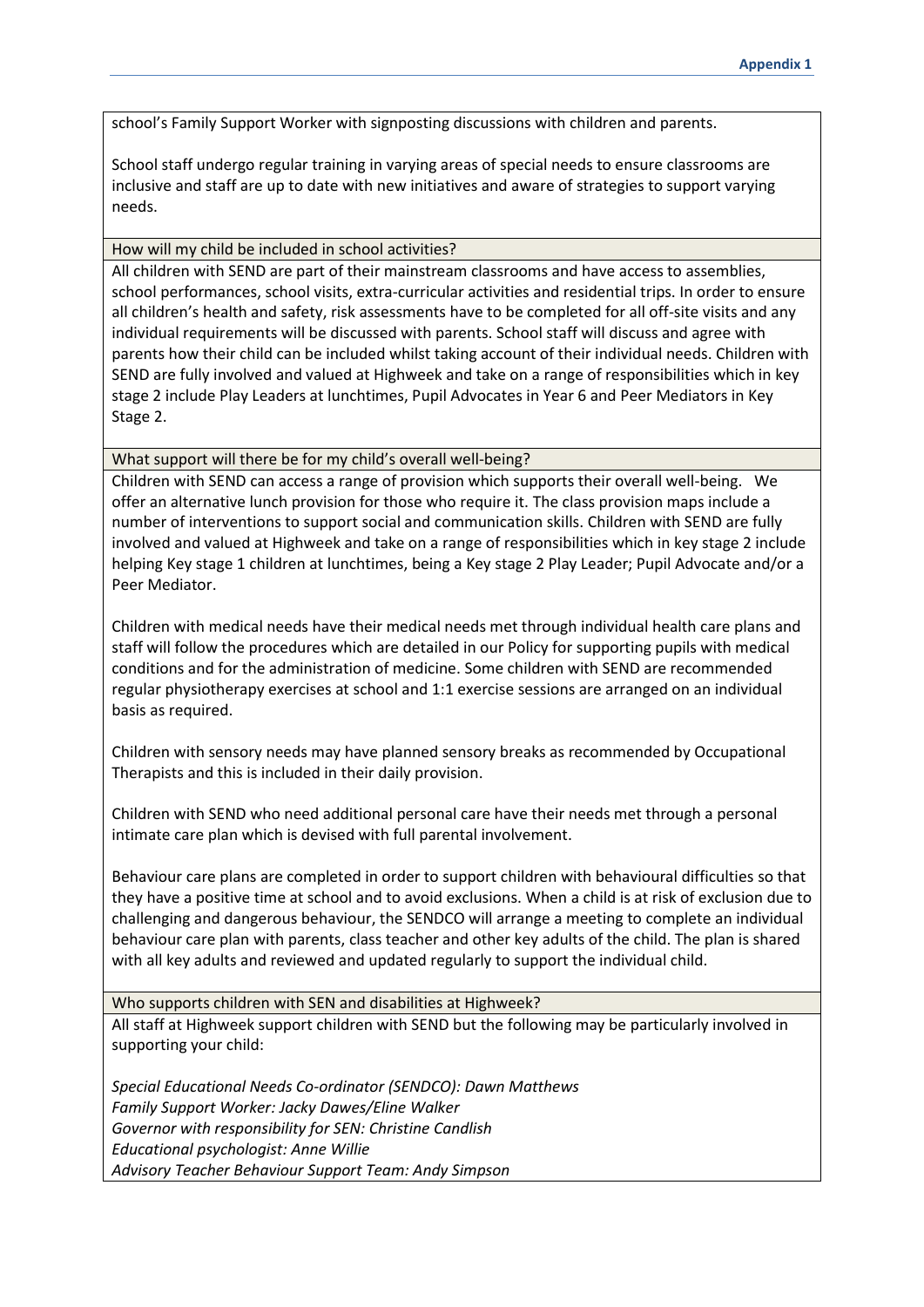*Advisory Teacher for the Hearing Impaired: Rachel Hartridge Advisory Teacher for children with physical difficulties: Jenny Woolf Speech and Language therapist : Zoe Davies Communication and Interaction Team: Rob Good Send ICT team : Zoe Thompson Inclusion Officer: Jaye McDonald*

Dawn Matthews is a qualified teacher who completed the National SENDCO Award in 2016; she has experience working with children across the Primary age range and within specialist unit provisions, while catering for children with SEND. Staff at Highweek are skilled at meeting the needs of a wide range of SEN and receive regular training to extend and update their knowledge.

If pupils would like to join the school who have special educational needs the school will endeavour to find out as much information as possible prior to start date. This enables provision to be planned for and enables staff to be meeting pupils' individual needs from when they arrive at school.

The SENCO liaises with and has regular communication and meetings with the link SEND governor to ensure that progress is made for pupils with SEND.

How is the school equipped to meet the needs of children with SEN and disabilities?

Highweek is situated on a large and green site. Security and safety is ensured through locked gates and a secure key access through the main entrance doors. The school is fully wheelchair accessible with disabled toilets and changing facilities on the lower level. Access to the upper level can be achieved through the lift or directly via outside classroom doors.

Small specialist items of SEN equipment are purchased routinely on a needs basis through the allocated budget.

Other items such as tablets are a shared resource and accessed when needed.

How are parents involved in the school?

At Highweek, we recognise the importance of listening to parental concerns and aim to understand and listen to your concerns about your child and to act on any concerns regarding progress and development effectively. We also listen to the children and act on their concerns or suggestions. Children with SEND have the opportunity to express their views through regular conferencing times with their class teacher. These reports will be used at meetings with parents and professionals.

Parents also receive termly reports from school regarding their child's progress and have termly meetings with their child's class teacher regarding Provision targets. Other arrangements are also made for parents to meet class teachers to discuss school reports and at transition times to meet new teachers.

Highweek has an active parent group who organise a wide variety of events in school.

Throughout the year parents are warmly invited to their child's class sharing assemblies, events and other performances.

How can I get more information about SEN in Devon?

Devon Information Advice and Support (DIAS) [www.parentpartnershipdevon.org.uk](http://www.parentpartnershipdevon.org.uk/) provide general advice and support on many aspects of education of children with SEN and disabilities and can be of particular help at times of transition from primary to secondary school.